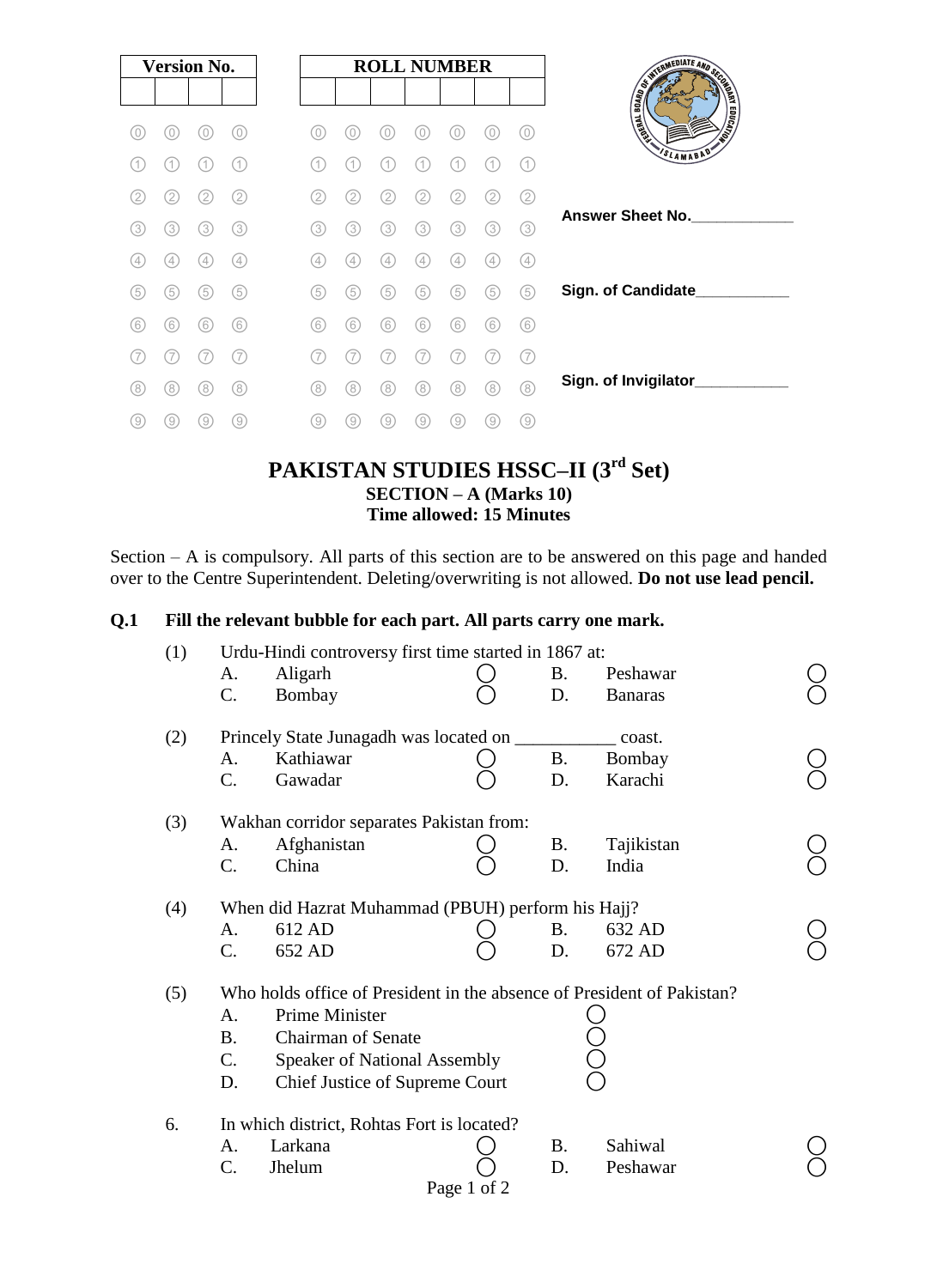| 7.  | Who is considered as the first Punjabi Poet? |                                                          |  |    |                           |  |  |  |  |  |  |
|-----|----------------------------------------------|----------------------------------------------------------|--|----|---------------------------|--|--|--|--|--|--|
|     | A.                                           | Baba Fareed-ud-Din                                       |  | В. | Sultan Bahu               |  |  |  |  |  |  |
|     | $\mathbf{C}$ .                               | Waris Shah                                               |  | D. | Faqeer Muhammad Faqeer () |  |  |  |  |  |  |
| 8.  |                                              | How many alphabets are there in Pushto?                  |  |    |                           |  |  |  |  |  |  |
|     | A.                                           | 30                                                       |  | B. | 37                        |  |  |  |  |  |  |
|     | $\mathbf{C}$ .                               | 43                                                       |  | D. | 53                        |  |  |  |  |  |  |
| 9.  |                                              | Seventh 5 years economic plan was introduced in:         |  |    |                           |  |  |  |  |  |  |
|     | A.                                           | 1985                                                     |  | В. | 1986                      |  |  |  |  |  |  |
|     | C.                                           | 1987                                                     |  | D. | 1988                      |  |  |  |  |  |  |
| 10. |                                              | The first country which recognized Pakistan in 1947 was: |  |    |                           |  |  |  |  |  |  |
|     | A.                                           | Indonesia                                                |  | В. | Turkey                    |  |  |  |  |  |  |
|     | C.                                           | China                                                    |  | D. | Iran                      |  |  |  |  |  |  |
|     |                                              |                                                          |  |    |                           |  |  |  |  |  |  |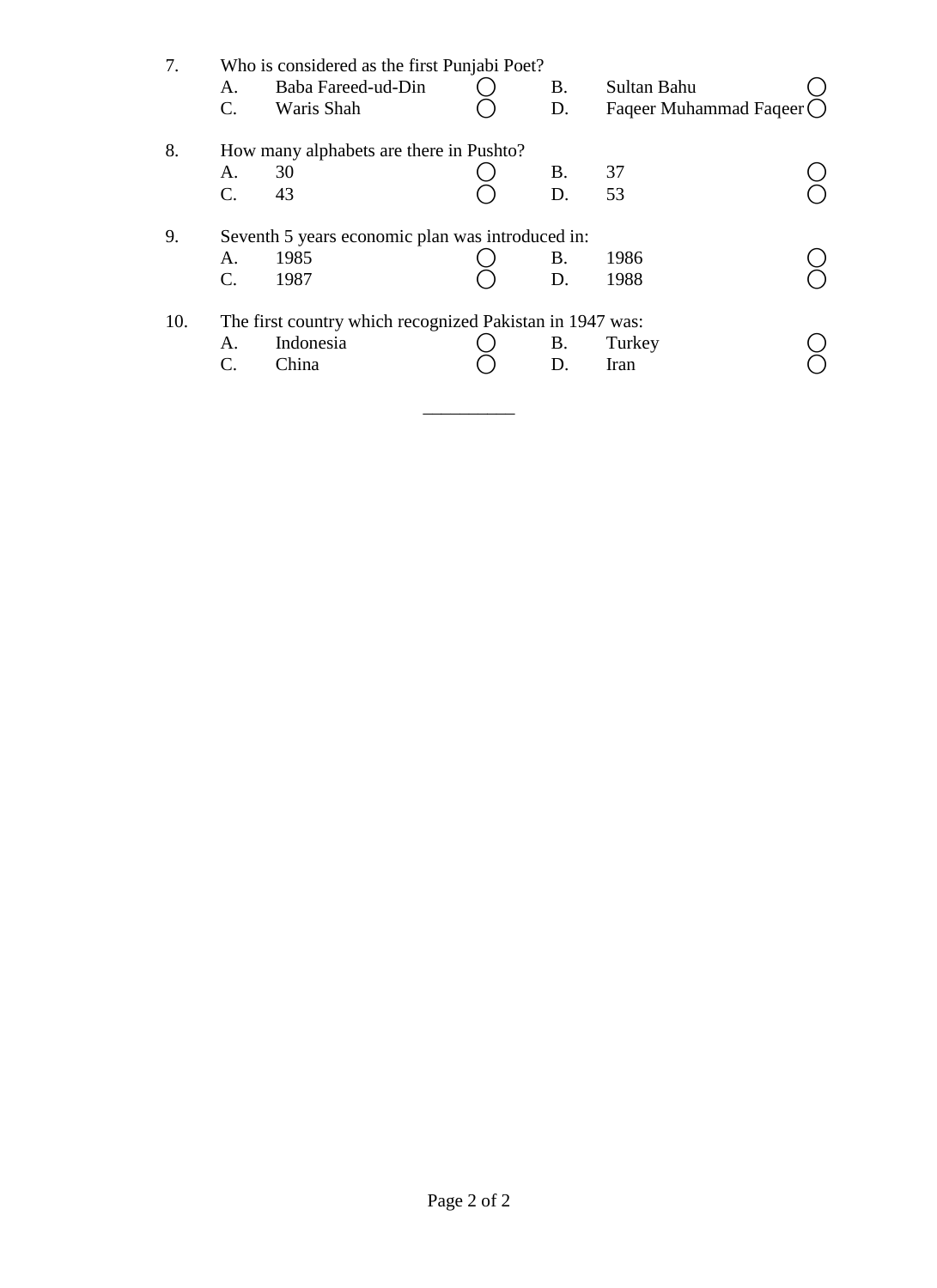

Federal Board HSSC-II Examination Pakistan Studies Model Question Paper (Curriculum 2002)

#### Time allowed: 2.15 hours Total Marks: 40

Note: Answer any eight parts from Section 'B' and attempt any two questions from Section 'C' on the separately provided answer book. Write your answers neatly and legibly.

### **SECTION – B** (Marks 24)

**Q.2** Attempt any **EIGHT** parts from the following. All parts carry equal marks.

 $(8 \times 3 = 24)$ 

- i. How did oppressive Congress rule (1937-39) force Muslims of Hindustan to demand Pakistan? Answer briefly.
- ii. What was the saying of Quaid-e-Azam to avoid provincialism?
- iii. Why was Pakistan considered as an important state against the expansionism of communism? State briefly.
- iv. Write down the names of three types of maps.
- v. Write three Islamic Provisions which are common in all constitutions.
- vi. Write down three obstacles interposed in the way of Islamization in Pakistan.
- vii. Which action of Hazrat Umer proved his respect for Supremacy of Law?
- viii. Write down three notable features of Pakistani Culture.
- ix. What role did Khaushaal Khan Khattak play in the spread of Pushto language?
- x. Briefly write down the role of Urdu for uplifting of National Integration in Pakistan?
- xi. Define trade and commerce.

#### **SECTION – C** (Marks 16)

- **Note:** Attempt any **TWO** questions. All questions carry equal marks. ( $2 \times 8 = 16$ )
- **Q.3** What are the main causes for the establishment of All India Muslim League?
- **Q.4** Which guiding principles of good governance distinguish Islamic State from other states?
- **Q.5** "Saudi Arabia is one of reliable best friends of Pakistan". Elaborate this statement in the light of Pakistan – Saudi Arabia relations.

**\* \* \* \* \***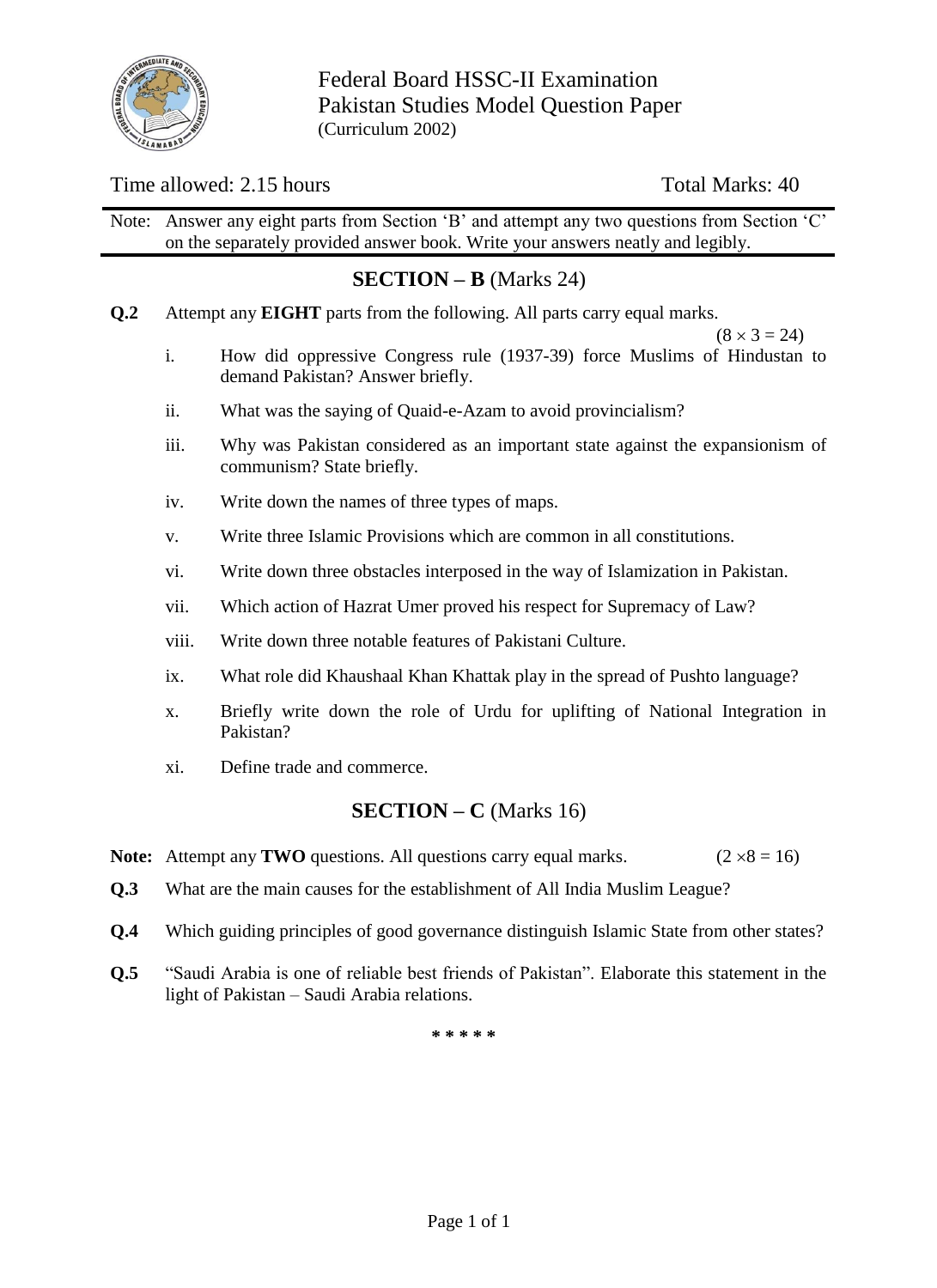## **PAKISTAN STUDIES HSSC-II (3 rd Set)**

# Students Learning Outcomes Alignment Chart

(Curriculum 2002)

| $\overline{\text{Section}}$ Q# |         | <b>Contents</b>                       | <b>Objectives</b> (LearningOutcomes)             |
|--------------------------------|---------|---------------------------------------|--------------------------------------------------|
| $\mathbf A$                    | $1-(1)$ | Aligarh Tehrik                        | To realize the importance of revival of Islamic  |
|                                |         |                                       | Society in the changing world context and        |
|                                |         |                                       | Pakistan, being a step towards this revival      |
|                                | (2)     | Accession of princely states          | To know about the salient features of partitions |
|                                | (3)     | Physiography of Pakistan              | To appreciate the strategic location of Pakistan |
|                                | (4)     | Khutba Hujjat-ul-Vida the             | To know the fundamental rights granted by        |
|                                |         | comprehensive charter of human        | the constitution                                 |
|                                |         | rights                                |                                                  |
|                                | (5)     | <b>Federal Government various</b>     | Knowledge of the working of political            |
|                                |         | institutions and their functions      | institutions in Pakistan                         |
|                                | (6)     | Cultural heritage of Pakistan main    | To know about the cultural heritage of           |
|                                |         | sites                                 | Pakistan                                         |
|                                | (7)     | Regional languages of Pakistan:       | To know about the important languages of         |
|                                |         | Punjabi                               | Pakistan                                         |
|                                | (8)     | Regional languages of Pakistan:       | To know about the important languages of         |
|                                |         | Pushto                                | Pakistan                                         |
|                                | (9)     | Economic planning in the light of all | To know about the efforts for economic           |
|                                |         | five yeas plans                       | development of Pakistan in specific fields       |
|                                |         |                                       | and the impact of science and technology on      |
|                                |         |                                       | economic development and change                  |
|                                | (10)    | Foreign Policy of Pakistan with Iran  | Appreciate the trends in the Foreign Policy of   |
|                                |         |                                       | Pakistan                                         |
| B                              | $2-i.$  | <b>Pakistan Resolution</b>            | To know about the mass political struggle        |
|                                |         |                                       | under the banner of Muslim League                |
|                                | ii.     | The vision of Quaid-e-Azam            | To appreciate the leadership and guidance        |
|                                |         | Muhammad Ali Jinnah about Pakistan    | provided by Quaid-e-Azam                         |
|                                | iii.    | Geo-Strategic position                | To appreciate geographic potential and           |
|                                |         |                                       | environment                                      |
|                                | iv.     | Map reading                           | To know about the salient physiographic and      |
|                                |         |                                       | climatic conditions of Pakistan                  |
|                                | V.      | Islamic Provision in the              | To know about the Islamic provision              |
|                                |         | constitutional documents              |                                                  |
|                                | vi.     | Difficulties in the way of            | To appreciate the implementation of              |
|                                |         | implementing Islamic provisions       | constitutional provision on Islamization         |
|                                | vii.    | Administration in the era of          | Knowledge of leadership in the country           |
|                                |         | Hazrat Umer (R.A.U)                   |                                                  |
|                                | viii.   | Common characteristics of Pakistani   | To appreciate the common characteristics of      |
|                                |         | Culture                               | Pakistani Culture                                |
|                                | ix.     | Regional Languages in Pakistan        | To know about the important languages of         |
|                                |         |                                       | Pakistan                                         |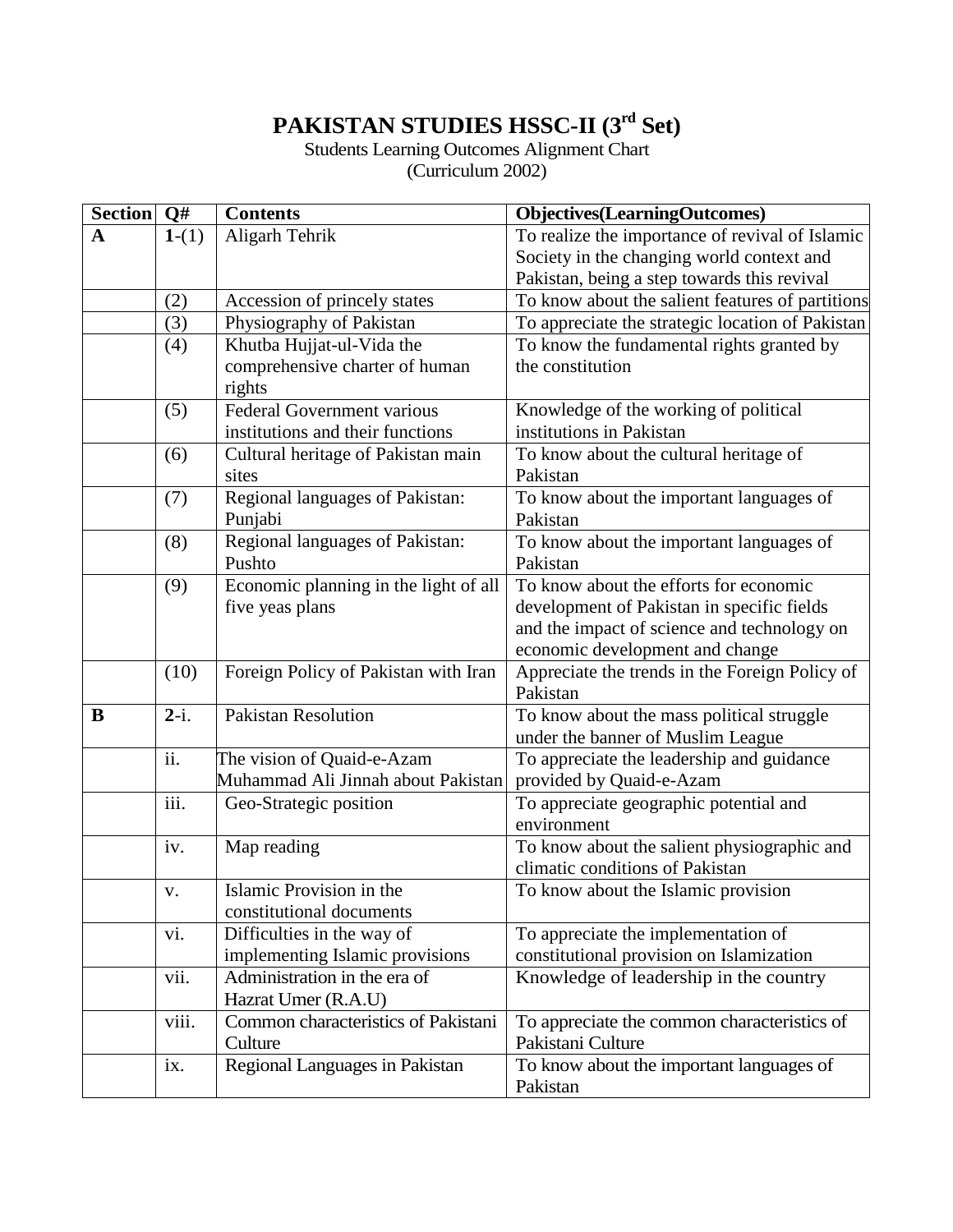| $\mathbf{X}$ .          | Remedial measures                  | To create awareness about the problems in the  |
|-------------------------|------------------------------------|------------------------------------------------|
|                         | My, your and our role              | way of national integration cohesion in        |
|                         |                                    | Pakistan and remedial measure                  |
| xi.                     | Trade and commerce                 | To know about economic planning and its        |
|                         |                                    | importance                                     |
| 3                       | <b>Foundation of Muslim League</b> | To know about the mass political struggle      |
|                         |                                    | under the banner of Muslim League              |
| $\overline{\mathbf{4}}$ | Islamic perspective of good        | Understand the Islamic perspective of Good     |
|                         | governance                         | Governance                                     |
| 5                       | Foreign policy of Pakistan with    | Appreciate the trends in the foreign policy of |
|                         | Saudi Arabia                       | Pakistan                                       |